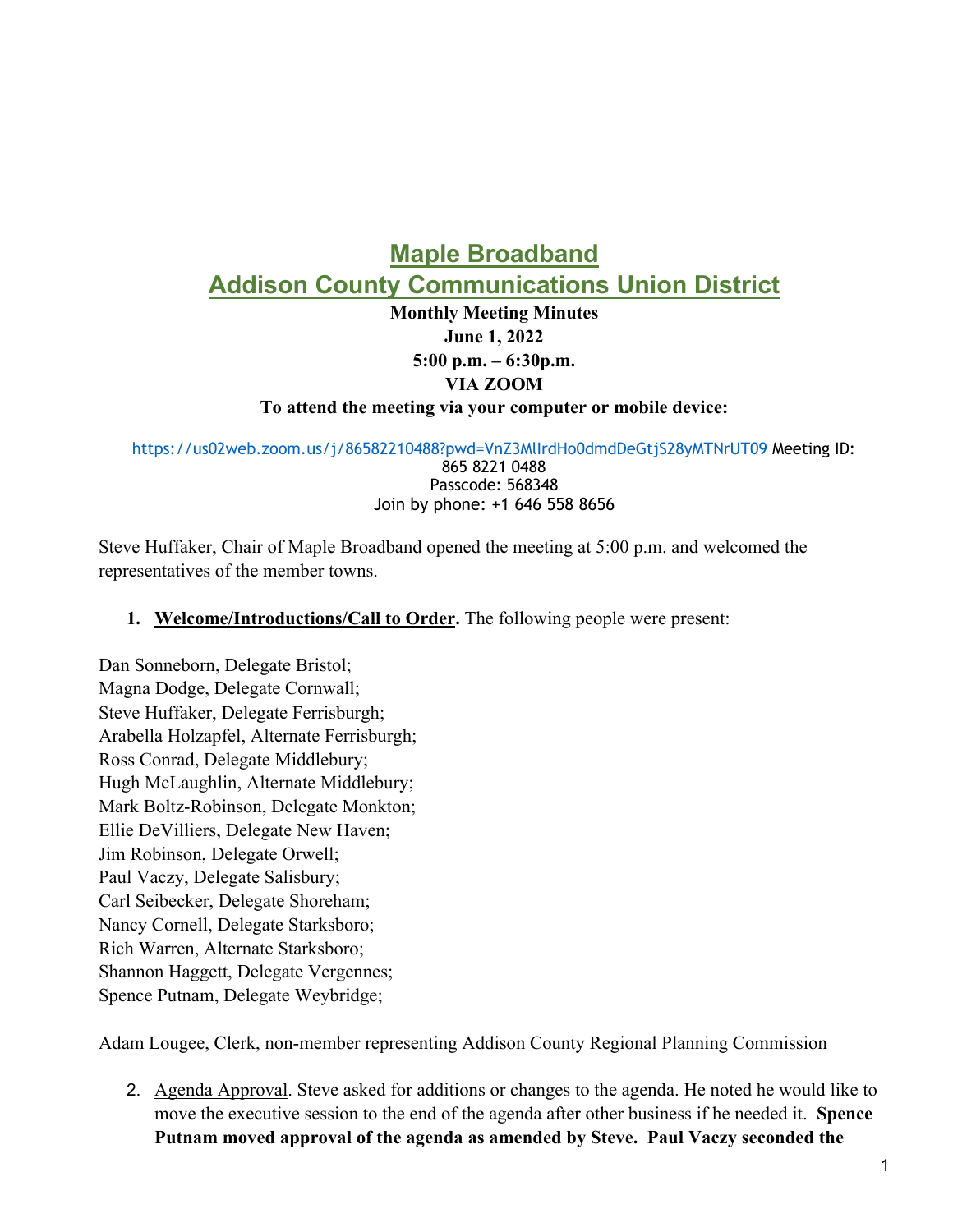**motion, which passed unanimously by a voice vote/show of hands.** 

- **3.** Approve meeting minutes from May 10, 2022. **Magna Dodge moved approval of theAnnual Meeting minutes from May. Shannon Hasggett seconded the motion to approve the minutes. All approved the minutes, by a voice vote/show of hands.**
- **4.** Public Comments. No members of the public attended to make comments.
- **5.** Delegate Appointments Reminder. Steve noted that two towns, Leicester and Whiting, had not appointed delegates and that we are still looking for delegates from those member municipalities.

## **6.** Grant Report.

- a. WCVT Preconstruction Report: Steve noted that WCVT is looking for a pre-construction grant. Maple Broadband is helping them with that application fulfilling Maple Broadband's duty to make sure that all towns within Maple Broadband get built out as soon as possible.
- b. Construction Grant. Steve noted that our construction grant is still in limbo at VCBB. Otelco/GoNet Speed has submitted an application to get pre-qualified to receive grants in Maple Broadband's territory. The VCBB has denied that request and Otelco/Go Net Speed has appealed its decision. The VCBB has not acted on our application pending Otelco/Go Net Speed's appeal. VCBB also ordered Otelco/Go Net Speed and Maple Broadband to meet and try to work things out. Steve, Ellie and Magna met with Otelco/Go Net Speed and VCBB last week. The parties agreed that they could not work together.. This coming Monday VCBB is scheduled to review Otelco/Go Net Speed's appeal. Maple Broadband expects VCBB will deny the appeal. Maple Broadband has resubmitted its construction grant application for its Phase I build and intends to move full speed ahead when it can. Steve will let the Board know the results of any actions of the VCBB when they happen.

The Board continued its discussion with a number of questions that Steve addressed speculating possible outcomes. In the end all agreed to wait for the decision and then reconvene if necessary to move forward.

Jim Robinson asked about Lamoille Fiber's build plans. Steve noted that they were moving forward with an agreement with Google fiber. Steve noted Maple Broadband had evaluated Google's offer and chose not to participate since we already had signed an agreement with WCVT as our service partner.

## 7. Operations Report.

- a. Material Pre-purchase update: Steve noted maple Broadband has pre-purchased \$1.8 Million dollars worth of long lead time equipment. That equipment is starting to be delivered to our facility at WCVT in Waitsfield. The last of the equipment will probably arrive in October, but in time for our build.
- b. Other: Steve noted Andrew Martin, our delegate from Waltham, has been very helpful in creating construction documents for our hub locations.
- 8. Town Contribution Update. Steve reported that he had visited Shoreham and Orwell last week, but given the operational challenges noted above, he had not solicited funds.